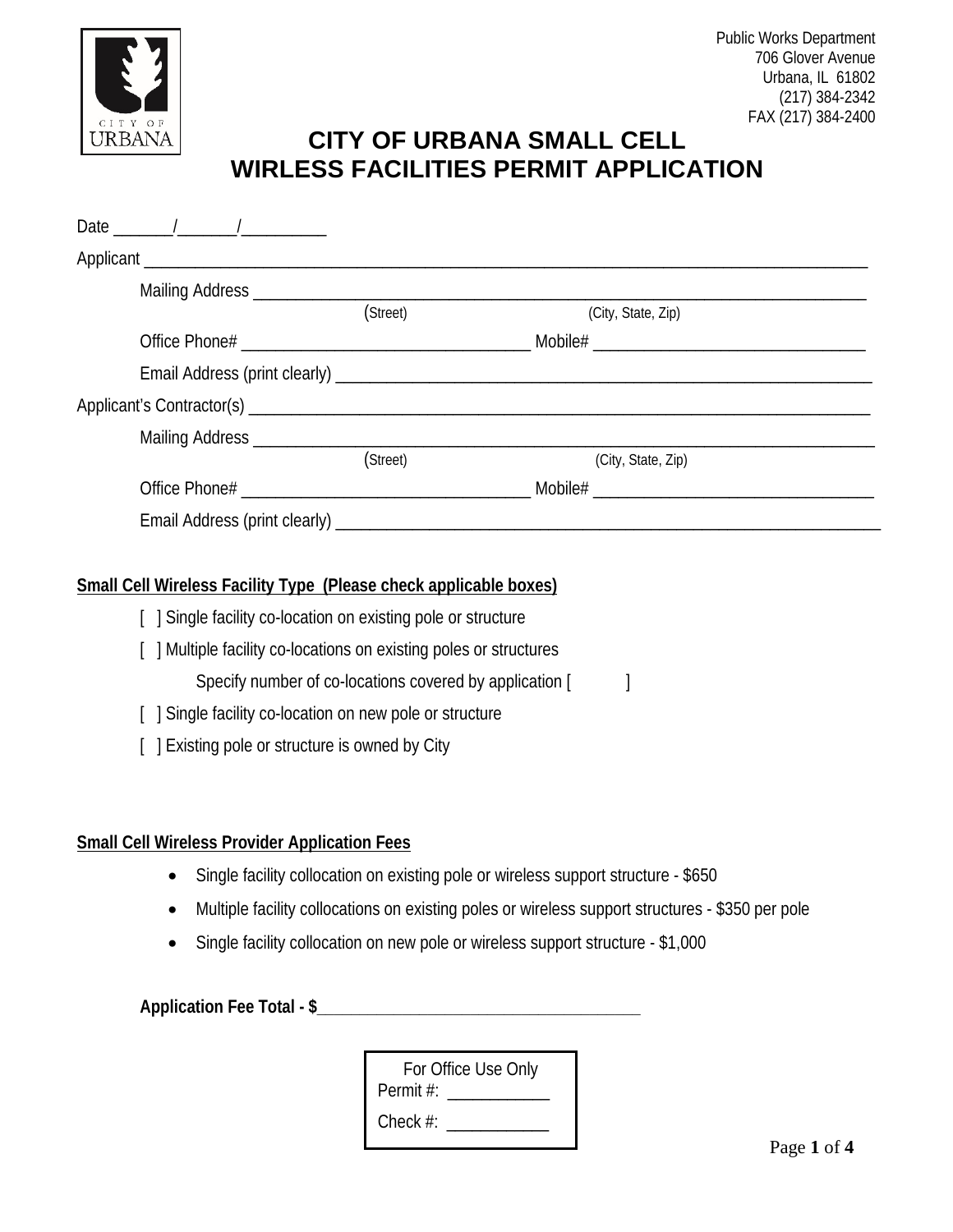# **Application Requirements Checklist (Please check applicable boxes)**

- [ ] Map for each facility location
- [ ] Photographs of facility location including existing pole or structure if applicable
- [ ] Site specific structural analysis for pole or structure prepared by structural engineer licensed in IL
- [ ] Make ready analysis for City owned pole or structure prepared by structural engineer licensed in IL
- [] Documentation of agreement with pole or structure owner for each facility location not owned by City
- [ ] Drawings and specifications prepared by structural engineer licensed in Illinois for each facility location
- [ ] Equipment type and model numbers for antennas and all other wireless equipment for each facility location
- [ ] Proposed schedule for installation and completion of small wireless facility installation
- [ ] Certification statement that co-location complies with Urbana City Code Section 20-501(i)5
- [ ] Liability insurance on file with City
- [ ] Contractor bond on file with City

## **Is a Road / Alley / Sidewalk closure required? \*\*** [ ] Yes or [ ] No

[ ] Complete Road Closure [ ] Lane Closure [ ] Sidewalk Closure

Date / Time to be closed  $\frac{1}{2}$  /  $\frac{1}{2}$  /  $\frac{1}{2}$  /  $\frac{1}{2}$  AM/PM

Date / Time to be opened \_\_\_\_\_/\_\_\_\_\_/\_\_\_\_\_\_\_ \_\_\_\_\_\_\_\_\_\_AM/PM

**Will trees on City Right-of-Way be affected**? [ ] Yes or [ ] No

**Will on-street parking be affected**? [ ] Yes or [ ] No

\*\*COMPLETE ROAD CLOSURES AND LANE CLOSURES REQUIRE 72 HOURS NOTICE AND APPROVAL FROM THE CITY OF URBANA PUBLIC WORKS DEPARTMENT

IT IS UNDERSTOOD THAT THE WORK AUTHORIZED BY THIS PERMIT SHALL BE COMPLETE WITHIN **180** DAYS OF THE DATE OF APPROVAL; OTHERWISE THIS PERMIT SHALL BECOME NULL AND VOID.

# **NO WORK SHALL BEGIN UNTIL AN APPROVED SMALL CELL WIRELESS FACILITY OCCUPANCY PERMIT IS ISSUED.**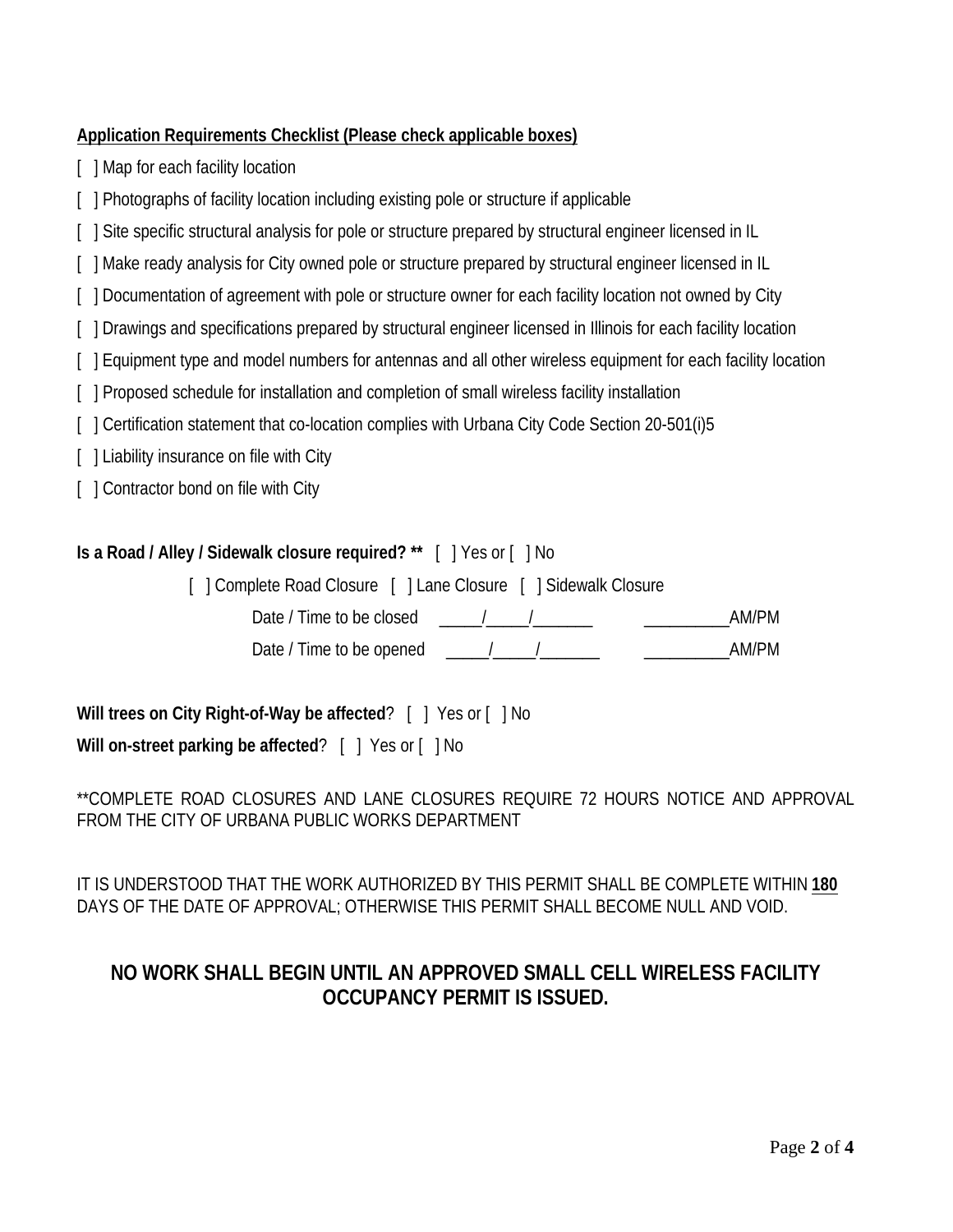| <b>CITY USE ONLY</b>                                  |  |  |  |
|-------------------------------------------------------|--|--|--|
| Date Application Received                             |  |  |  |
| Completeness of Application Deadline (+ 30 days)      |  |  |  |
| Existing Pole or Structure Review Deadline (+90 days) |  |  |  |
| New Pole or Structure Review Deadline (+120 days)     |  |  |  |
| Date Revisions Sent to Applicant                      |  |  |  |
| Applicant Revisions Deadline (+30 days)               |  |  |  |
| Revised Application Review Deadline (+30 days)        |  |  |  |
| <b>Traffic Control Inspection Date</b>                |  |  |  |
| Pavement Pre-Restoration Inspection Date              |  |  |  |
| Final Restoration Inspection Date                     |  |  |  |

#### **THIS PERMIT IS SUBJECT TO THE FOLLOWING CONDITIONS AND RESTRICTIONS AND ALL CITY ROW STANDARDS.**

#### **PERMIT CONDITIONS**

- 1. All construction and safety practices shall be in compliance with the current edition of the Illinois Department of Transportation "The Standard Specifications for Road & Bridge Construction".
- 2. All O.S.H.A. and other Federal, State and City safety regulations shall be adhered to.
- 3. All details and/or notes attached to the submitted plans shall be incorporated into the approved plans.
- 4. All traffic control shall comply with the current edition of the "Manual on Uniform Traffic Control Devices for Streets & Highways".
- 5. All trench excavation work shall comply with the current edition of the "Standard Specifications for Sewer and Water Main Construction in the State of Illinois".
- 6. All work requires an inspection before concrete pours or excavation backfill. Please call the Right-of-Way Technician at 384-2342 to schedule an appointment 24 hours in advance.
- 7. The contractor shall notify the Right-of-Way Technician's office (384-2342) 24 hours prior to the start or restart of any construction.
- 8. The contractor shall not trim, cut or in any way disturb any City trees or shrubbery without the approval of the City Arborist (384-2342) or their authorized representative as stated in the Urbana Tree Ordinance No. 7677-24. Should the work site be located near any City-owned tree(s) the contractor shall contact the City Arborist 24 hours prior to the start of the construction.
- 9. No changes shall be made from the approved plans without the written or verbal approval of the Right-of-Way Technician.
- 10. Upon completion of the construction the contractor shall restore the work site to a condition equal to or better than the existing condition or at the direction of the Right-of-Way Technician, according to Urbana City Code Section 20-507.
- 11. In order to avoid utility and street light cable conflict, the contractor shall be responsible for contacting J.U.L.I.E. for public utility locations a minimum of 48 hours (two working days) prior to excavation **1-800-892-0123 or 811**.
- 12. At any time that there is damage to a utility, the contractor shall notify the appropriate parties immediately and shall be liable for the cost of repair should the contractor be found at fault.
- 13. Any utility information provided by the City is based on judgment and information currently available to the City Engineer or their designee. The City of Urbana shall not be responsible for any discrepancies between information made available and actual field locations. Actual locations of utilities may vary from the information on file. It shall be the sole responsibility of the permit holder or user of the information to determine the exact utility locations in the field. The City of Urbana does not guarantee the condition or the functional capacity of said utilities.
- 14. Inspections performed by the City do not remove the requirements for the work performed to comply with all local, state, and federal rules, ordinances, and standards.
- 15. An Erosion Control Permit is required on disturbed areas over 2,000 square-feet.
- 16. Small cell wireless facilities and installations shall comply with all requirements of Urbana City Code Section 20-501(i)5.